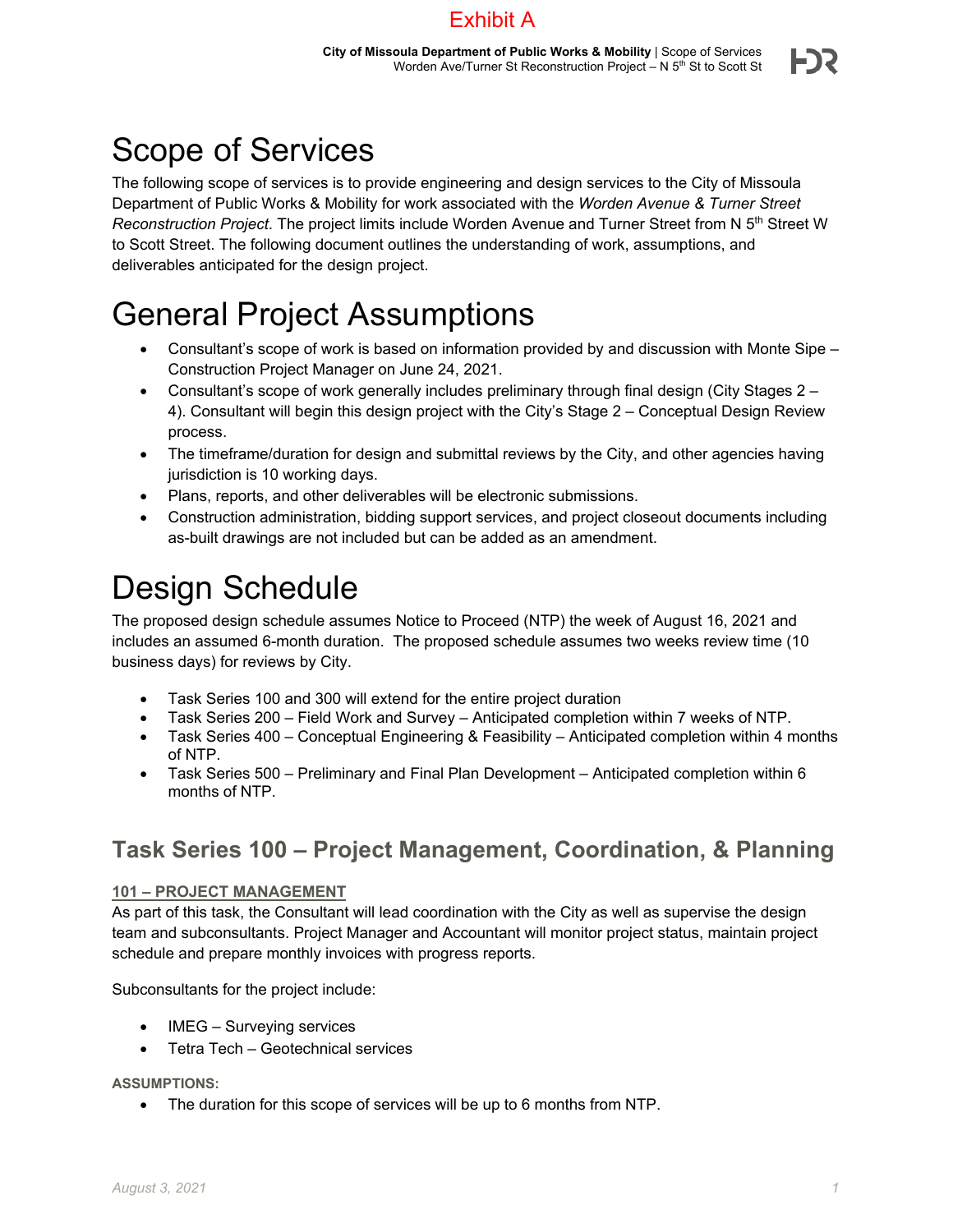**DELIVERABLES:** 

• Monthly invoices and progress reports

#### **102 – PROJECT MEETINGS**

This task includes meetings with City Staff and the project team. HDR will facilitate and attend the following:

- General Site Visits/Field Reviews refer to Task 201.
- Stage 2 Conceptual Design Review Meeting (30% plans and estimate)
- Stage 3 Preliminary Construction Plan Review Meeting (90% plans and estimate)
- Stage 4 Release for Construction (RFC) Plan Review Meeting (100% plans, estimate of probable cost & specs)
- Landowner Design Coordination Support

#### **ASSUMPTIONS:**

- Consultant will attend two (2) field review meetings with the City that will last up to 2 hours each. The first meeting will coincide with the project kick off and the second field review meeting will occur after topographic survey is received. Up to two (2) Consultant team members will participate. Time for attending meetings will be included in Task 102. Meeting preparation and notes will be included in Task 201.
- Stage Design Review Meetings are assumed to last two hours and be attended by two (2) Consultant team members with time budgeted for meeting minutes. The design review meeting minutes will include documentation of the comment resolutions.
- Stage design review meetings will be combined to include pertinent City of Missoula departmental staff. Separate design review meetings with individual departments or other agencies are not included.
- The City will lead coordination directly with the neighborhood and landowners. Consultant will participate in one (1) neighborhood meeting as part of Task 403.

#### **DELIVERABLES:**

Meeting minutes including comment resolutions for Stage 2, 3 & 4 Plan Review Meetings.

#### **103 – PRELIMINARY PROJECT ASSESSMENT AND PLANNING**

This task includes initial planning and coordination with City Staff and the project team. HDR will participate in the following:

103.1 – Other Project Coordination. Consultant will coordinate with adjacent active projects including the N  $5<sup>th</sup>$  St W and N  $6<sup>th</sup>$  St W water main replacement project.

#### **ASSUMPTIONS:**

 Coordination will occur through the City as part of the general site visits or field reviews – see Task 201.

#### **DELIVERABLES:**

 $\bullet$  N/A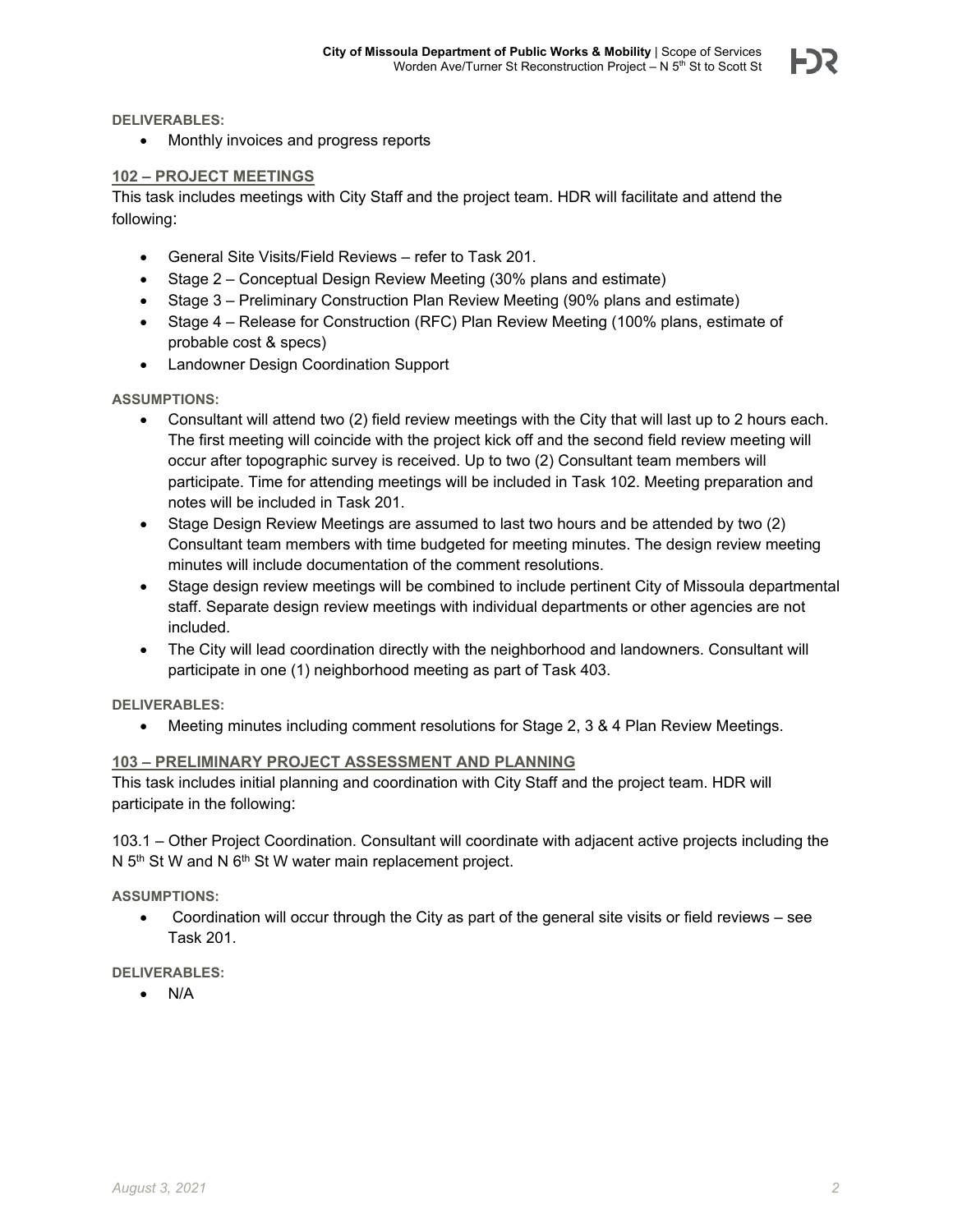### **Task Series 200 – Field Work and Survey**

#### **201 – GENERAL SITE VISITS**

Consultant will join the City on site visits/field reviews, including an initial field review to confirm objectives and initiate coordination. An additional field review will occur after survey/mapping is completed to discuss alignment options and private property encroachments in the right-of-way.

#### **ASSUMPTIONS:**

- Consultant will attend two (2) field review meetings with the City that will last up to 2 hours each. See Task 102 for additional information.
- Consultant will provide meeting minutes and field notes from the two site visits.

#### **DELIVERABLES:**

• Meeting minutes.

#### **202 – GEOTECHNICAL INVESTIGATIONS**

Provide geotechnical investigations and analysis to determine the proposed design pavement section. HDR will coordinate with subconsultant Tetra Tech, track project budget and schedule and prepare progress report and invoicing.

**ASSUMPTIONS:** 

- $\bullet$  The City intends to reconstruct the entire street section from N.  $5<sup>th</sup>$  St W. to Scott St.
- Refer to the scope of services provided by Tetra Tech.

#### **DELIVERABLES:**

Geotechnical memo detailing the proposed design pavement section.

#### **203 – SURVEY**

Provide surveying services for design including cadastral survey to identify existing right-of-way. HDR will coordinate work with IMEG, track project budget and schedule and prepare progress reports and invoicing.

203.1 – Cadastral Survey. Provide survey to identify right-of-way boundaries and easements, including boundary survey reduction.

- Review Right-of-Way (ROW), Plats and Certificates of Survey (COS). Determine ROW widths identify private property encroachments within the ROW.
- Establish ROW and easement acquisition needs in accordance with the 90% preliminary design.

203.2 – Topographic Survey. Provide topographic survey services for the development of design and engineering plans.

#### **ASSUMPTIONS:**

- Limits for topographical and cadastral survey are as follows.
	- $\circ$  Turner Street beginning at the intersection of Worden Ave. and ending at Scott Street.
	- o Holmes Street beginning at the intersection with Cooley Street and ending at Turner Street.
	- $\circ$  Worden Ave beginning approximately 100-FT south of the Stoddard Street intersection and ending at Turner Street.
	- $\circ$  Stoddard Street/Worden Ave. intersection and approximately 100-FT of the corresponding side streets.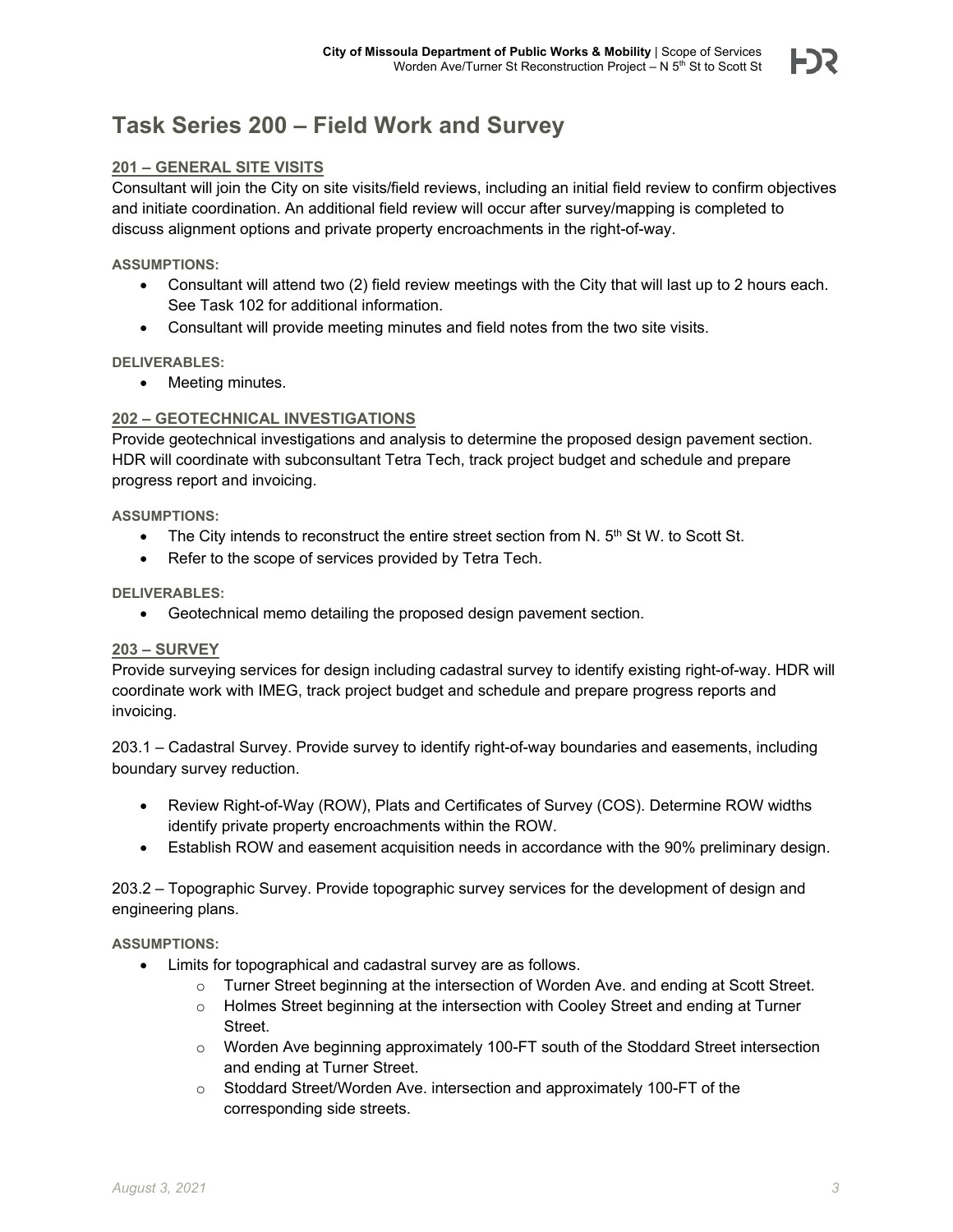- Refer to the scope of services provided by IMEG
- The project will utilize applicable topographical and cadastral survey from the City of Missoula/IMEG's 5<sup>th</sup>/6<sup>th</sup> Street project.

#### **DELIVERABLES: (PROVIDED BY IMEG)**

- Lidar mapping and associated survey files delivered in CAD format meeting the City of Missoula's digital and electronic file requirements.
- Right-of-way survey and associated data files meeting the City's digital and electronic file requirements.

#### **204 – INTERSECTION ANALYSIS**

Evaluate intersection alternatives for conceptual design of the intersection at Worden Ave/Stoddard Ave/N 5<sup>th</sup> St W and develop an Intersection Concept Analysis Memorandum.

**ASSUMPTIONS:** 

- Consultant will analyze three (3) alternatives including channelization improvements, roundabout, and a combination of the two.
- City will provide crash data and traffic volumes for Consultant's use in planning and design.
- Traffic data required for project planning and design will be provided by the City.
- Traffic counts and turning movement counts will not be performed.
- N 5<sup>th</sup> Street W, Worden Ave and Turner St are designated bus and truck routes.
- Design vehicle turning templates will be analyzed for each design alternative evaluated.
- Roundabout alternative will include operational analysis based on data provided by the City.
- Roadway lighting enhancements will be evaluated as part of the intersection analysis and summarized in the intersection analysis report.
- Up to three (3) intersection alternatives will be advanced to Stage 2 (Tasks 401 and 402). However, if any alternative is determined to be infeasible as part of intersection concept analysis, it will not be carried forward into Stage 2.
- Simulations/animations using VISSIM or other software will not be developed

**DELIVERABLES:** 

• Intersection Concept Analysis Memorandum which includes 3 conceptual alternative exhibits and an alternative analysis decisions matrix.

### **Task Series 300 – Utility Identification & Relocation**

#### **301 – UTILITY RELOCATION**

Consultant will evaluate existing utilities including lighting and identify potential conflicts and relocations.

**ASSUMPTIONS:** 

- City will provide as-built information for existing public utilities (water, sewer, and storm drainage). Consultant will obtain available utility as-builts from the City's website. Subsurface utility exploration (SUE) is not required.
- Utility relocations are not anticipated to include major utilities such as power transmission, gas, fiber optic, water, or sanitary sewer.
- NorthWestern Energy owns wooden street poles with existing street lighting within the project limits. Consultant anticipates minor street lighting relocations and subsequent coordination with NorthWestern Energy.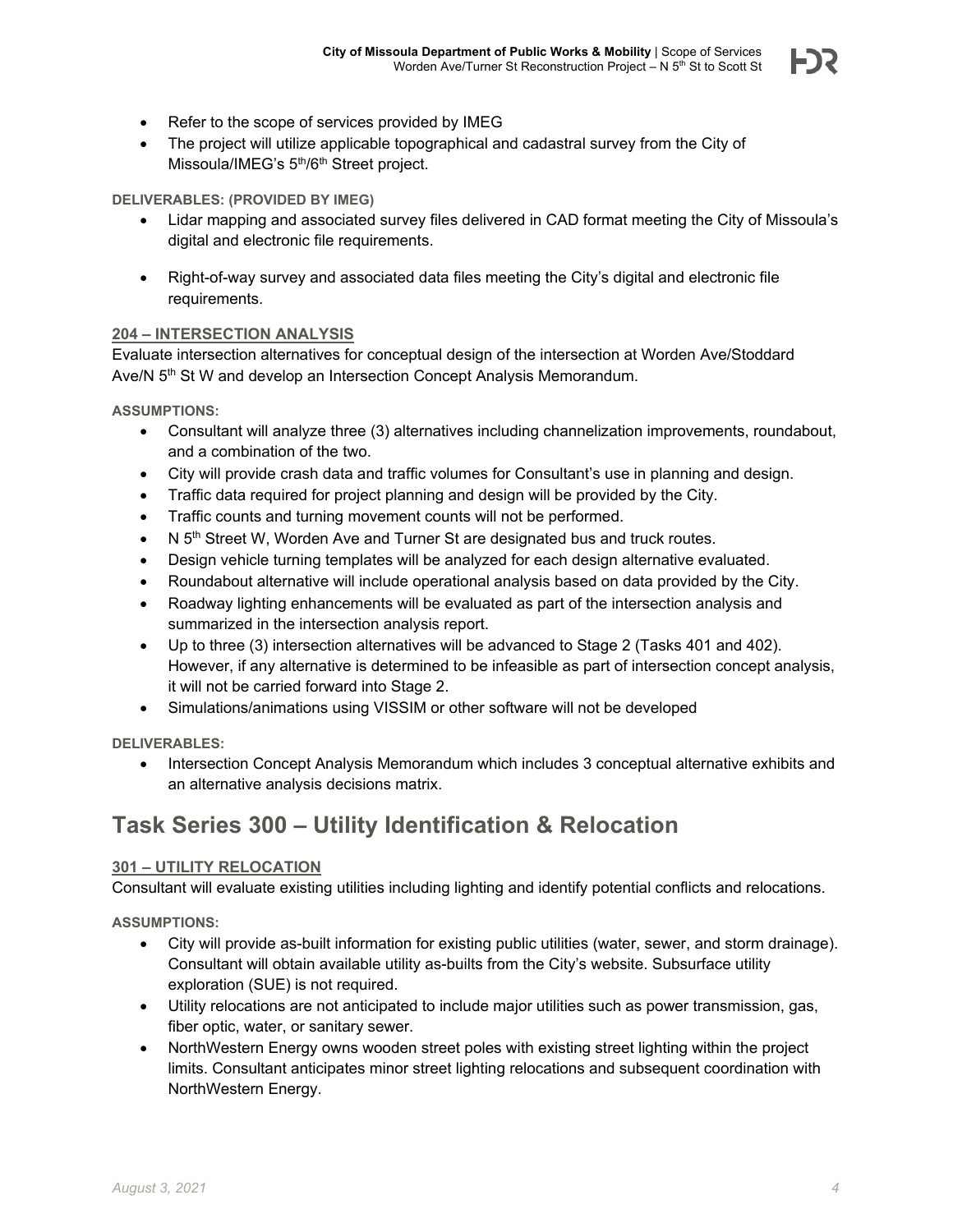

- Roadway lighting enhancements will be evaluated as part of the Worden Ave/Stoddard Ave/N  $5<sup>th</sup>$ St W intersection improvements. Otherwise, within the project limits new or additional street lighting will not be evaluated.
- Any new lighting will conform to City standards and will be owned and operated by the City.
- The City will provide the current plans for adjacent utility projects such as the N  $5<sup>th</sup>$  St W and N  $6<sup>th</sup>$ St W water main projects.
- Existing utilities and proposed relocations will be identified in the design plans. Separate utility plans are not required.

#### **DELIVERABLES:**

• Refer to the design plans.

#### **302 – RIGHT OF WAY**

Existing and Proposed ROW, including easements will be shown in the plans.

**ASSUMPTIONS:** 

- City is responsible for ROW acquisition.
- Consultant will provide support for possible ROW and/or easement acquisition.
- Existing right of way and easements will be displayed in the Design Plans. Standalone right of way plans will not be developed.

**DELIVERABLES:** 

None. Linework will be shown on design plans.

### **Task Series 400 – Conceptual Engineering & Feasibility (Stage 2)**

#### **401 – CONCEPTUAL DESIGN**

Consultant will assist the City with assessing the feasibility of proposed improvements and will develop Conceptual Design plans and other information in accordance with the City's Stage 2 process.

401.1 – Establish Worden Ave and Turner St typical sections including bike lanes, parking lanes, travel lanes, boulevards, and sidewalks.

401.2 – Prepare conceptual designs for the intersection alternatives at Worden Ave, Stoddard Ave, and N 5th St W.

401.3 – Develop conceptual curb, boulevard, and sidewalk alignments including pedestrian curb extensions (bulb-outs).

- Consultant will coordinate with the City to assess the condition of existing streets, curb & gutter, and sidewalk along Worden Ave and Turner St to determine need for replacement.
- Consultant will investigate the existing cross slope of streets at pedestrian crossings (i.e. running slope of pedestrian crossing) to verify if ADA/PROWAG requirements are met.
- Existing cross slopes that do not meet requirements outside the roadway reconstruction limits are not included with this project.
- Boulevard sidewalk will be added along both sides of Worden Ave and Turner St where it doesn't presently exist.
- Curb & gutter and sidewalk will be added along the east side of Holmes St.
- Pedestrian bulb-outs will be conceptually designed at the following locations:
	- $\circ$  Worden Ave/Cooley St/N 6<sup>th</sup> St W four corners
	- o Worden Ave/Turner St southwest corner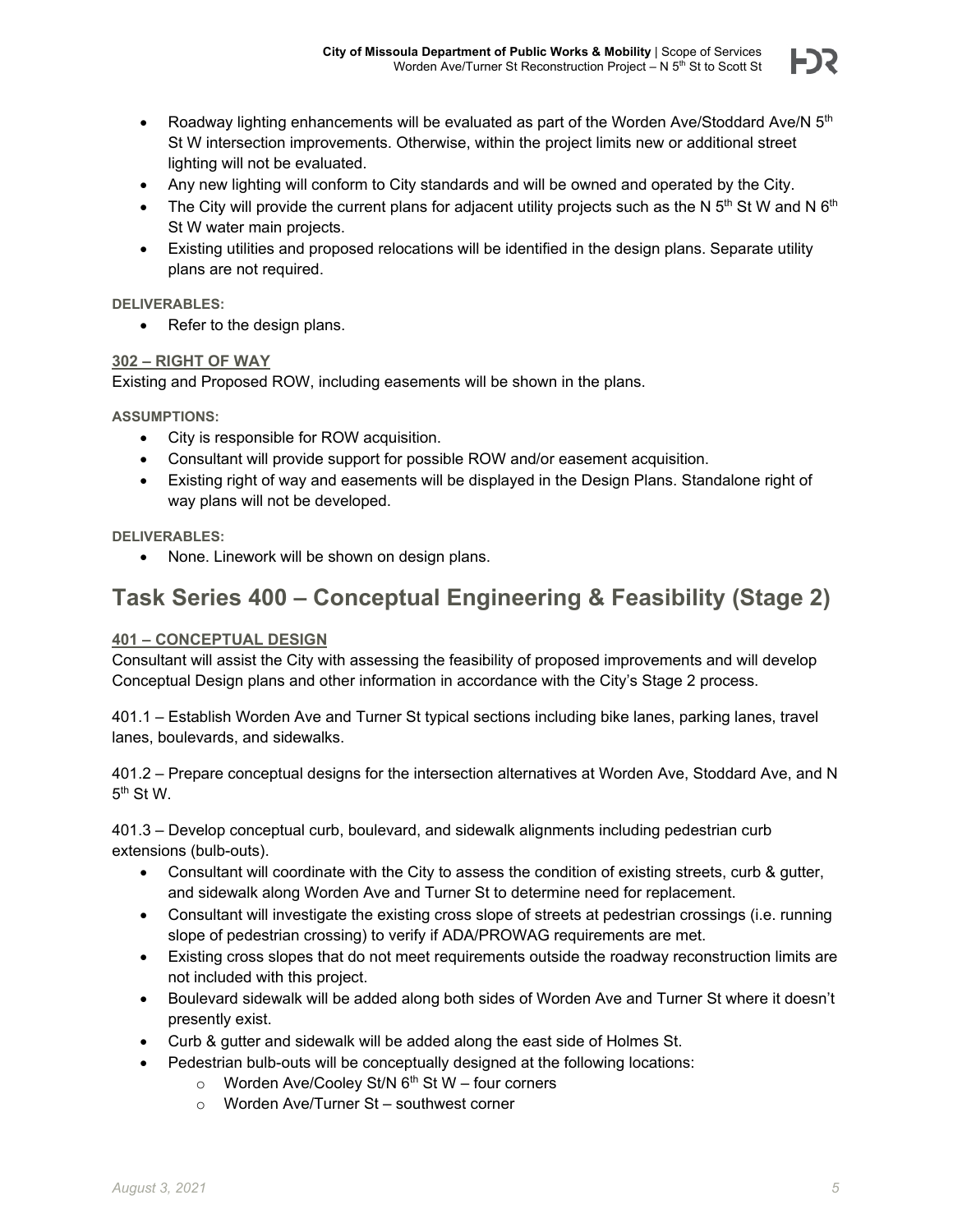- o Turner St/Holmes St southwest & southeast corners
- o Turner St/Dickens St southwest & southeast corners
- 401.4 Develop preliminary driveway designs.

#### 401.5 – Evaluate Roadway Drainage

- Consultant will evaluate proposed drainage patterns and identify where new inlets will need to be placed and tie into the existing storm water system based on new bulb-outs and other curb and gutter improvements.
- Develop drainage memorandum documenting existing and proposed drainage design.
- Submit deviation request to City Utilities Engineering Division as necessary.

#### **ASSUMPTIONS:**

- Up to three (3) intersection alternatives will be prepared for conceptual design.
- $\bullet$  N 5<sup>th</sup> St W, Worden Ave, and Turner St are designated bus and truck routes. The typical section for these collector streets will generally consist of two  $-10'$  to 11' travel lanes, two  $-6'$  bike lanes, and parking on one side.
- Parking lane on east side of Worden Ave and north side of Turner St will be eliminated to create space for bike lanes.
- Elevation issues may exist with sidewalk tie-ins along the south side of Turner St. Sidewalk configuration may need to adjust from boulevard section to adjacent to curb in various locations.
- Existing storm water management practices will be perpetuated. New storm water management facilities will be limited to dry wells and/or catch-basins piped to existing or proposed dry wells.
- Existing dry wells within the project limits are assumed to be in good operating condition and will be utilized in-place and incorporated into the proposed design to the extent practicable. The total drainage area contributing to existing dry wells will not be increased from the existing conditions.
- A Stormwater Drainage Report will not be required for the project.
- Existing topography is flat and existing drainage patterns may be disrupted by adding curb extensions/bulb outs at existing intersections.
- A design deviation will be requested and provided by the City waiving the minimum requirements for infiltration testing, geotechnical reporting, and infiltration facility (e.g., dry well) design identified in Chapter 6 of the Public Works Manual, provided that the total drainage area for individual dry wells is 8,000 sf or less.
- Where new dry wells are provided, they will be designed such that the total drainage area contributing to individual dry well is 8,000 SF or less. No additional hydrologic or hydraulic analysis will be completed for proposed dry well design.
- The design of pedestrian ramps, driveways, bulb-outs and other pedestrian features to follow City and ADA guidelines.
- The City will lead the condition assessment for existing street curb & gutter and sidewalk as part of the field review and will provide direction to Consultant for which sections are to be replaced or added.
- Driveway additions and/or replacements will be evaluated during the field review. The City will provide direction which driveways will be replaced, removed, or added.
- Mailbox locations will be assessed during the field review. Mailboxes need to meet accessibility requirements. The City will work with the US Postal Service for any adjustments required.

#### **DELIVERABLES:**

Conceptual Drainage Memorandum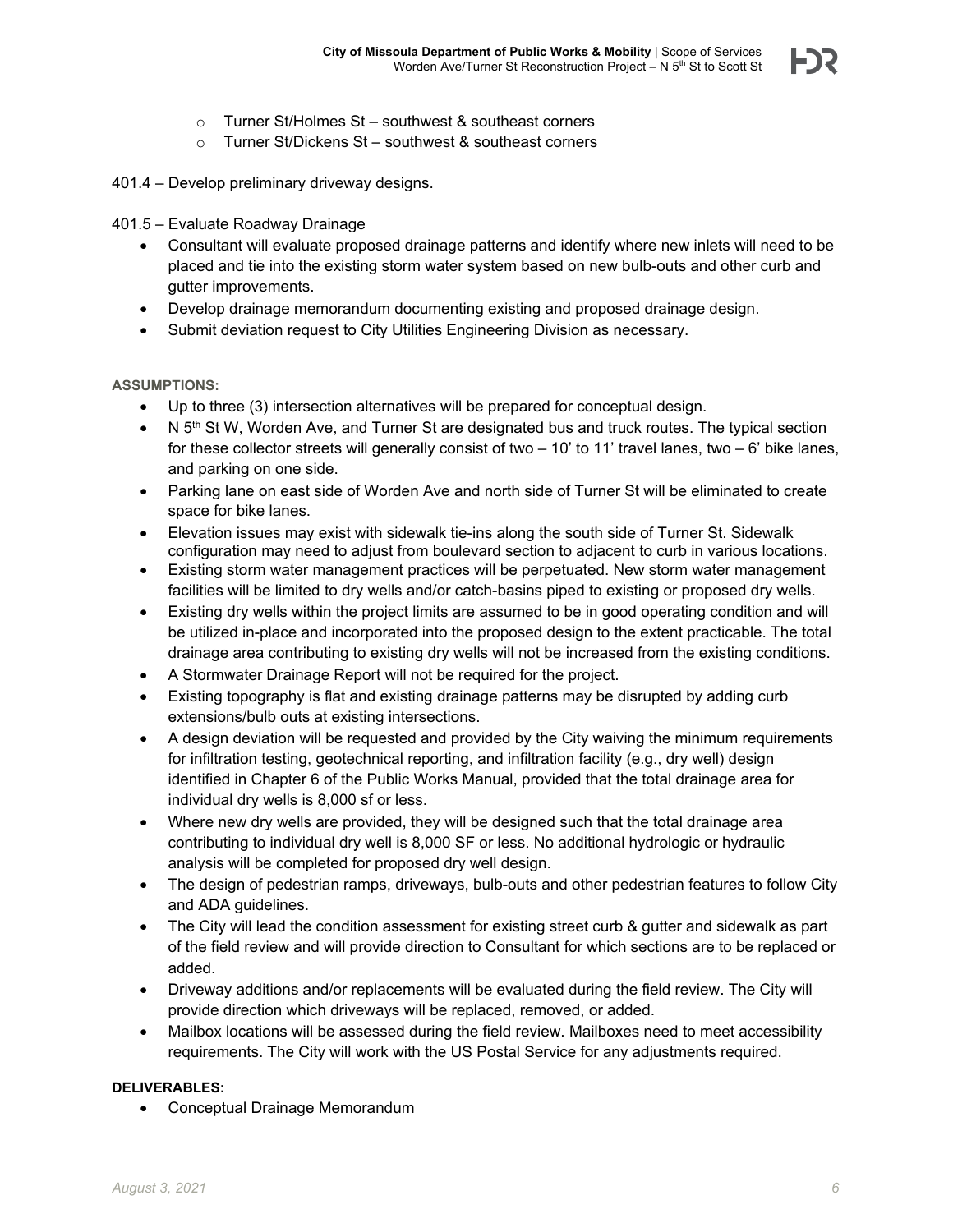

See Task 402 for Stage 2 (30%) Design Plan deliverables.

#### **402 – STAGE 2 (30%) DESIGN PLANS**

Consultant will prepare 30% plans, quantities and cost estimate for Stage 2 Conceptual Design Review by City.

402.1 – Prepare 30% Plans. The 30% plans will address the following:

- Roadway and Intersection concepts and horizontal layouts
- General striping layout to show lane configurations
- Drainage modifications
- Lighting concepts
- Pedestrian and bicycle facility concepts
- Parking

402.2 – Tabulate Conceptual Design Quantities.

- 402.3 Develop Conceptual Design Cost Estimate.
- 402.4 Coordinate Stage 2 Conceptual Design Review with City.

#### **ASSUMPTIONS:**

- Up to three (3) intersection alternatives consisting of horizontal geometrical layouts will be prepared for 30% design. A single preferred alternative will be carried forward to Task Series 500. Three (3) intersection alternative detail sheets will be included as part of the 30% deliverable package.
- The 30% design plans will focus on horizontal layouts of pedestrian ramps, driveways and bubouts. Elevation and vertical grade changes will be evaluated as part of the 90% design plan preparation.
- Sidewalk details will not include elevations/vertical grades and will be designed based on City standard drawings. Landscaping plans will not be developed as landscaping will entail 6" of topsoil and seed only. Seeding is anticipated to be done immediately after finish grading and topsoil placement for areas with irrigation and from Oct 1 - Oct 31 for other areas.
- Lighting concepts apply to the Stoddard, N  $5<sup>th</sup>$  St W, and Worden Ave intersection only. Other areas will match existing or consist of relocated Northwestern Energy lighting.

#### **DELIVERABLES:**

- Submittal Stage 2 checklist signed by Project Manager
- 30% Plans
- Conceptual Design Quantities
- Conceptual Design Cost Estimate

#### **403 – PUBLIC INVOLVEMENT**

Prepare materials for and attend neighborhood open house.

#### **ASSUMPTIONS:**

- Consultant will participate in one (1) neighborhood meeting.
- City is responsible for coordinating and conducting meeting.
- Consultant support will include up to two (2) staff attending the meeting, preparation of design information, and assisting the City with presenting design concepts to the community.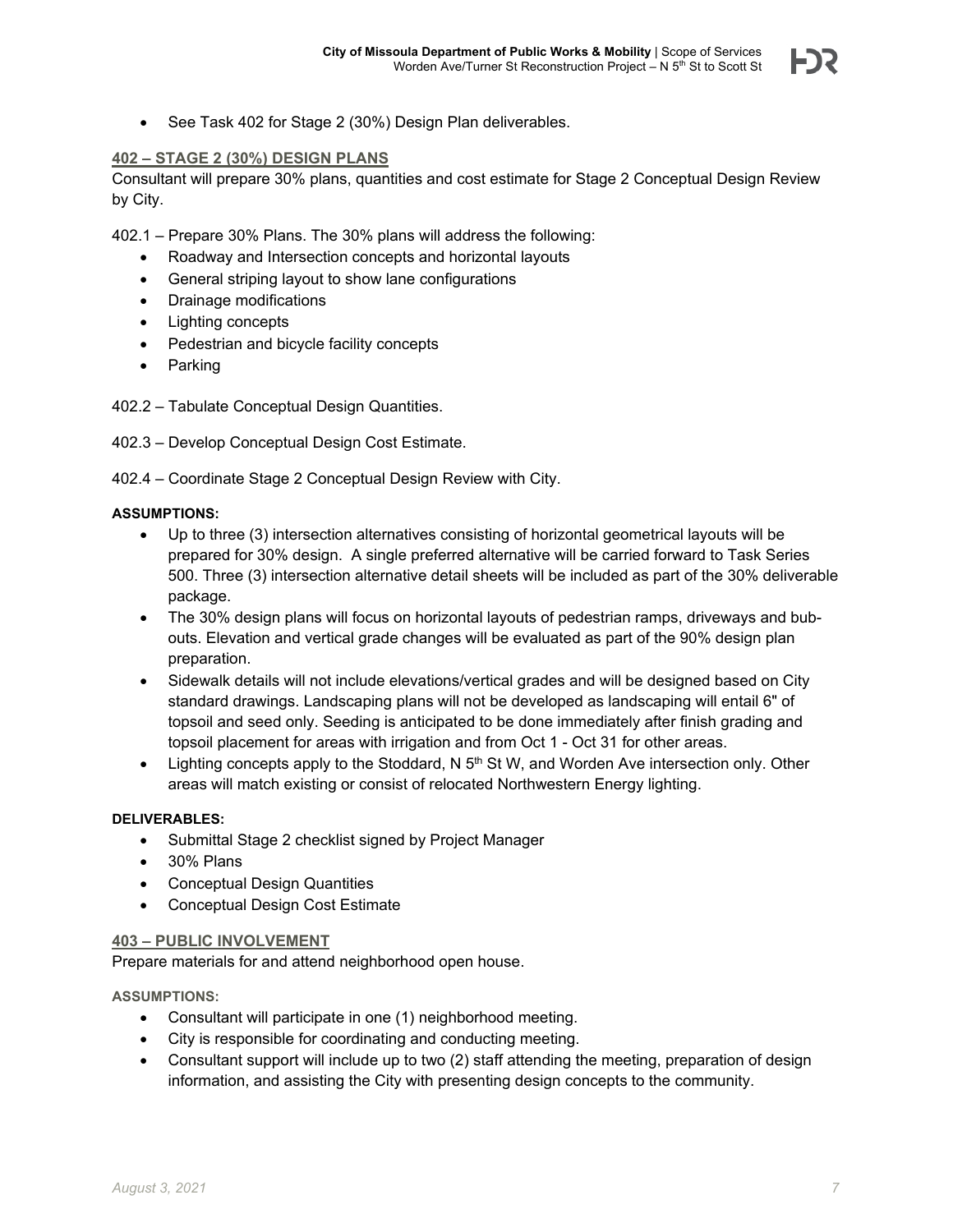**DELIVERABLES:** 

Conceptual design information for the meeting

### **Task 500 – Preliminary and Final Plan Development (Stages 3 and 4)**

#### **501 – STAGE 3 PRELIMINARY (90%) DESIGN PLANS**

Incorporate comments and design revisions from 30% to develop 90% design plans, specifications, and cost estimate. 90% design plans will include the following:

- Roadway plan and profile
- Intersection plans and details (if applicable)
- Signing and Pavement Marking plans and details
- Traffic Signal plans and details (if applicable)
- Lighting plans and details
- Drainage modifications and utility conflicts
- Pedestrian and bicycle facilities
- Standard drawings and detail sheets (as applicable)

**ASSUMPTIONS:** 

- Water, sanitary, or storm drain utilities will not be replaced with this project.
- Sidewalk details will not include elevations/vertical grades and will be designed based on City standard drawings.
- Pedestrian ramps, driveways and bulb-outs details will show dimensions and slopes in order to verify ADA requirements. Coordinate tables showing exact northing, easting and elevations will not be included.
- Landscaping plans will not be developed as landscaping will entail of 6" of topsoil and seed only.
- Landscaping irrigation is not included with this scope of services.
- Design reports are not required for this project.
- Consultant will calculate disturbed area to determine the level of SWPPP/City Storm Water Permitting and develop a typical SWPPP plan sheet if over 1 acre of disturbance. Otherwise, erosion control design and SWPPP will be the responsibility of the Contractor and is not included in this scope of services.

**DELIVERABLES:** 

- Stage 3 submittal checklist signed by Project Manager
- 90% Preliminary Construction Plans
- Preliminary Specifications including required Erosion Control BMP's.
- Preliminary Quantities and Cost Estimate

#### **502 – DRAINAGE FORMS**

Prepare City Site Evaluation and Design Deviation drainage forms.

**ASSUMPTIONS:** 

 Proposed drainage areas are assumed to be equal to or less than 8,000-sf and can be addressed with a "deviation request" to the Utilities Engineering Division as applicable.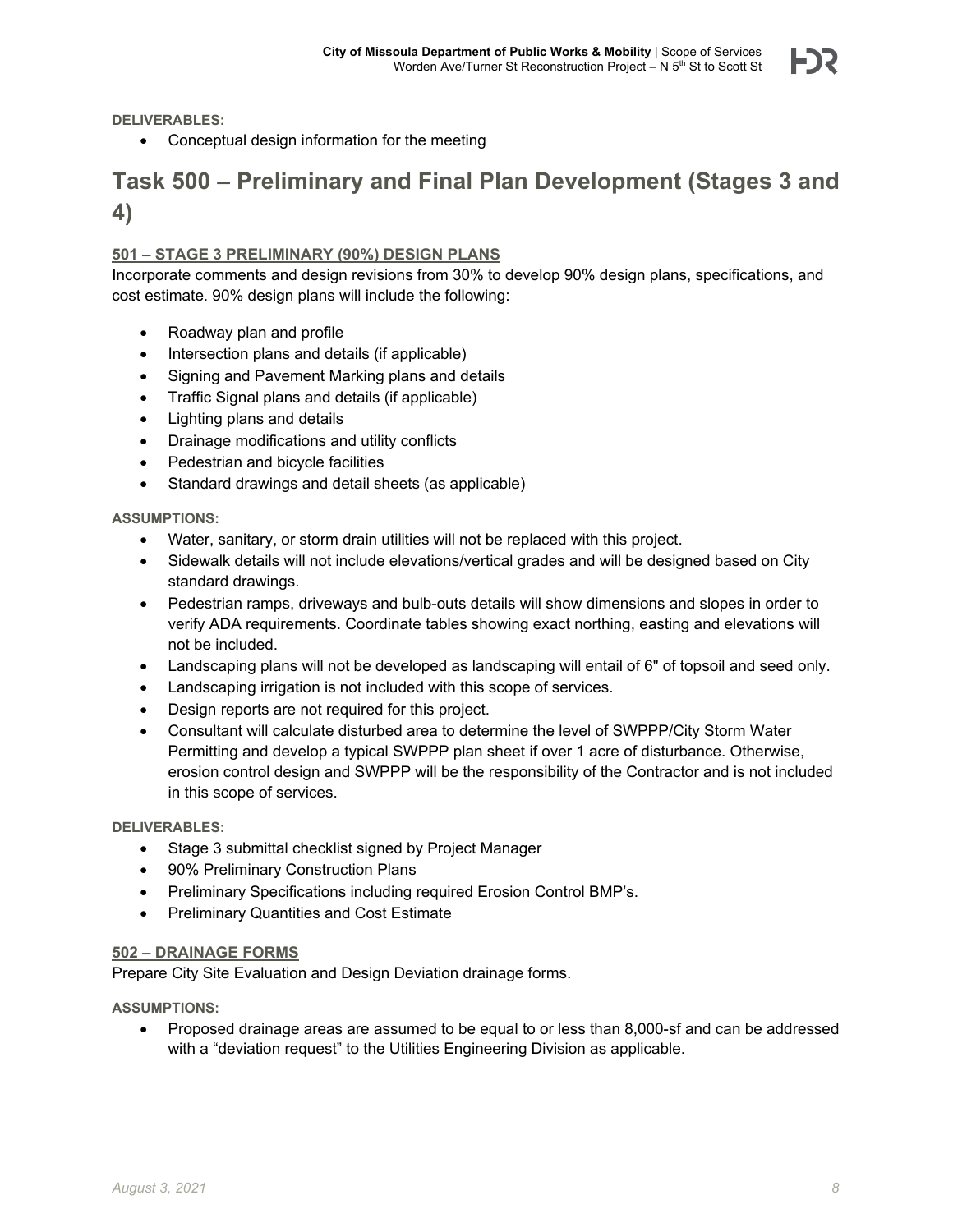

 The City and/or Contractor will be responsible for completing all additional project stormwater documentation for the project which includes EPA dry well inventory forms and required documentation and all associated permits.

#### **DELIVERABLES:**

• Site Evaluation Form and Design Deviation request.

#### **503 – STAGE 4 (100%) DESIGN PLANS**

Incorporate comments and design revisions from 90% to develop 100% design plans, specifications, and cost estimate.

**ASSUMPTIONS:** 

- Significant design changes are not anticipated after the 90% submittal.
- 100% plans will be signed/sealed and ready for construction per Stage 4 checklist.
- Submittal will be made electronically according to City standards.

#### **DELIVERABLES:**

- Stage 4 submittal checklist
- 100% Signed and Sealed plans
- Engineer's Estimate of Probable Cost
- Quantities List
- Final Specifications
- Final Reports

## **Task 600 – Construction Administration, Inspections, and Staking**

#### **600 – CONSTRUCTION ADMINISTRATION, INSPECTIONS, AND STAKING**

Bidding support, construction administration and inspection support, construction staking and as-built survey are not included in this scope of services but can be added as an amendment. Based on initial project planning, \$20,000 is assumed for this work. This will be further evaluated after final design is complete and based on anticipated effort from the consultant team and City staff.